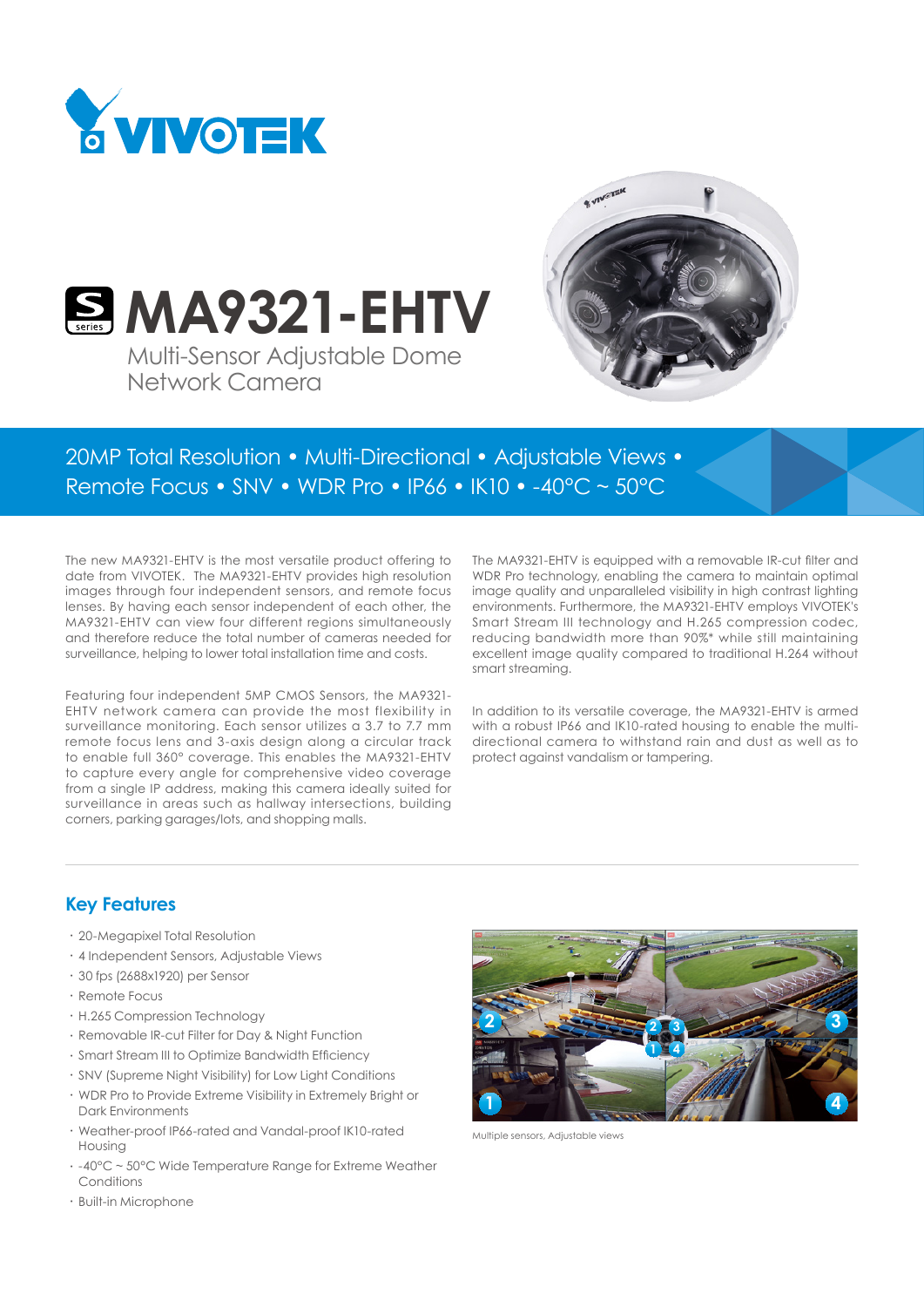# **Technical Specifications**

| Model                                   | <b>MA9321-EHTV</b>                                                                                                                                                                                                            |
|-----------------------------------------|-------------------------------------------------------------------------------------------------------------------------------------------------------------------------------------------------------------------------------|
| <b>System Information</b>               |                                                                                                                                                                                                                               |
| CPU                                     | Multimedia SoC (System-on-Chip)                                                                                                                                                                                               |
| Flash                                   | 8GB                                                                                                                                                                                                                           |
| <b>RAM</b>                              | 4GB                                                                                                                                                                                                                           |
| <b>Camera Features</b>                  |                                                                                                                                                                                                                               |
| Image Sensor                            | 1/2.7" Progressive CMOS                                                                                                                                                                                                       |
| Maximum Resolution                      | 2688x1920 (5MP) x 4                                                                                                                                                                                                           |
| Lens Type                               | Vari-focal, Remote Focus                                                                                                                                                                                                      |
| Focal Length                            | $f = 3.7 \sim 7.7$ mm                                                                                                                                                                                                         |
| Aperture                                | $F1.9 - F2.9$                                                                                                                                                                                                                 |
| Iris Type                               | Fixed-iris                                                                                                                                                                                                                    |
| Field of View                           | $40.2^\circ \sim 88.8^\circ$ (Horizontal)<br>28.6° ~ 59.8° (Vertical)<br>$49.6^{\circ} \sim 116.0^{\circ}$ (Diagonal)                                                                                                         |
| Shutter Time                            | 1/5 sec. to 1/32,000 sec.                                                                                                                                                                                                     |
| <b>WDR</b> Technology                   | <b>WDR Pro</b>                                                                                                                                                                                                                |
| Day/Night                               | Yes                                                                                                                                                                                                                           |
| Removable IR-cut Filter                 | Yes                                                                                                                                                                                                                           |
| Minimum Illumination                    | 0.095 Lux @ F1.9 (Color)<br>0.005 Lux @ F1.9 (B/W)                                                                                                                                                                            |
| Tilt Range                              | $0^{\circ}$ ~ 105° each lens                                                                                                                                                                                                  |
| Rotation Range                          | $±90^\circ$ each lens                                                                                                                                                                                                         |
| Pan/Tilt/Zoom<br><b>Functionalities</b> | ePTZ: 48x digital zoom<br>(4x on IE plug-in, 12x built-in)                                                                                                                                                                    |
| On-board Storage                        | Slot type: MicroSD/SDHC/SDXC card slot<br>Seamless Recording                                                                                                                                                                  |
| <b>Video</b>                            |                                                                                                                                                                                                                               |
| Compression                             | H.265, H.264, MJPEG                                                                                                                                                                                                           |
| Maximum Frame Rate                      | 30 fps @ (2688x1920) x 4                                                                                                                                                                                                      |
| Maximum Streams                         | 3 simultaneous streams                                                                                                                                                                                                        |
| S/N Ratio                               | 67 dB                                                                                                                                                                                                                         |
| Dynamic Range                           | $120$ dB                                                                                                                                                                                                                      |
| Video Streaming                         | Adjustable resolution, quality and bitrate,<br>configurable video cropping for bandwidth<br>saving, Smart Stream III                                                                                                          |
| Image Settings                          | Time stamp, text overlay, flip & mirror,<br>scheduled profile settings, configurable<br>brightness/contrast/saturation/sharpness,<br>white balance, exposure control, gain,<br>backlight compensation, privacy masks,<br>3DNR |
| <b>Audio</b>                            |                                                                                                                                                                                                                               |
| Audio Capability                        | Two-way Audio (full duplex)                                                                                                                                                                                                   |
| Compression                             | G.711, G.726                                                                                                                                                                                                                  |

| Interface                    | <b>Built-in microphone</b><br>External microphone input<br>External line output                                                                                                                 |
|------------------------------|-------------------------------------------------------------------------------------------------------------------------------------------------------------------------------------------------|
| Effective Range              | 5 meters                                                                                                                                                                                        |
| <b>Network</b>               |                                                                                                                                                                                                 |
| Users                        | Live viewing for up to 10 clients                                                                                                                                                               |
| Protocols                    | IPv4, IPv6, TCP/IP, HTTP, HTTPS, UPnP, RTSP/<br>RTP/RTCP, IGMP, SMTP, FTP, DHCP, NTP, DNS,<br>DDNS, PPPoE, CoS, QoS, SNMP, 802.1X, ARP,<br>SSL. TLS. CIFS/SMB                                   |
| Interface                    | 10 Base-T/100 Base-TX/1000 Base-T Ethernet<br>(RJ-45)<br>*It is highly recommended to use standard<br>CAT5e & CAT6 cables which are compliant<br>with the 3P/ETL standard.                      |
| <b>ONVIF</b>                 | Supported, specification available at<br>www.onvif.org                                                                                                                                          |
| <b>Intelligent Video</b>     |                                                                                                                                                                                                 |
| Video Motion Detection       | Five-window video motion detection                                                                                                                                                              |
| VADP Package                 | Genetec package, Trend Micro IoT Security                                                                                                                                                       |
| <b>Alarm and Event</b>       |                                                                                                                                                                                                 |
| Alarm Triggers               | Motion detection, manual trigger, digital<br>input, periodical trigger, system boot,<br>recording notification, camera tampering<br>detection, audio detection, MicroSD card<br>life expectancy |
| <b>Alarm Events</b>          | Event notification using digital output, HTTP,<br>SMTP, FTP, NAS server and MicroSD card<br>File upload via HTTP, SMTP, FTP, NAS server<br>and MicroSD card                                     |
| General                      |                                                                                                                                                                                                 |
| Connectors                   | RJ-45 cable connector for<br>10/100/1000Mbps Network/PoE connection<br>Audio input<br>Audio output<br>AC 24V power input<br>Digital input *1<br>Digital output *1                               |
| <b>LED</b> Indicator         | System power and status indicator                                                                                                                                                               |
| Power Input                  | <b>AC 24V</b><br>IEEE 802.3at PoE Class 4                                                                                                                                                       |
| Power Consumption            | Max. 24 W                                                                                                                                                                                       |
| Dimensions                   | Ø 210 x 110.4 mm<br>Ø 210 x 96.7 mm (without cover plate)                                                                                                                                       |
| Weight                       | 1,572 g                                                                                                                                                                                         |
| Casing                       | IP66, IK10                                                                                                                                                                                      |
| <b>Safety Certifications</b> | CE, LVD, FCC Class A, VCCI, C-Tick, UL                                                                                                                                                          |
| Operating Temperature        | Starting Temperature:<br>$-30^{\circ}$ C ~ 50°C (-22°F ~ 122°F)<br>Working Temperature:<br>$-40^{\circ}$ C ~ 50°C (-40°F ~ 122°F)                                                               |
| Humidity                     | 90%                                                                                                                                                                                             |
| Warranty                     | 36 months                                                                                                                                                                                       |
| <b>System Requirements</b>   |                                                                                                                                                                                                 |